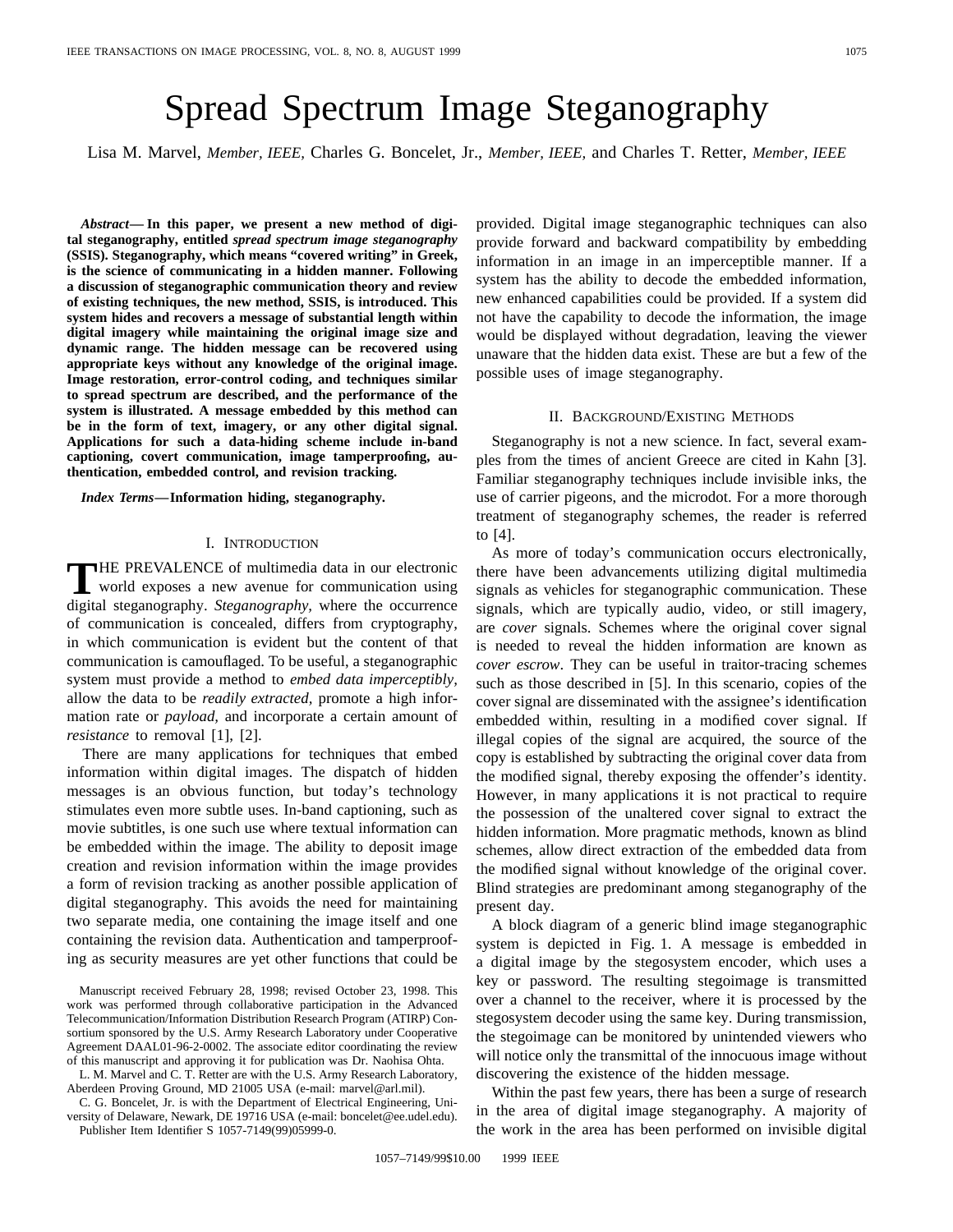

Fig. 1. Overview of steganographic system.

watermarking. This thrust can be attributed to the desire for copyright protection, spurred by the widespread use of imagery on the Internet and the ease in which a perfect reproduction of a digital image is obtained. The objective of digital watermarking is to embed a signature within a digital image to signify origin or ownership for the purpose of copyright protection. Once added, a watermark must be resistant to removal and reliably detected even after typical image transformations such as rotation, translation, cropping, and quantization.

Digital steganography, or information-hiding schemes, can be characterized utilizing the theories of communication [6]. The parameters of information hiding, such as the number of data bits that can be hidden, the invisibility of the message, and its resistance to removal, can be related to the characteristics of communication systems: capacity, signal-to-noise ratio (SNR), and jamming margin. The notion of capacity in data hiding indicates the maximum number of bits hidden and successfully recovered by the stegosystem. The SNR serves as a measure of invisibility, or detectability. In this context, the message we are trying to conceal, the embedded signal, represents the information bearing signal, and the cover image is viewed as noise. Contrary to typical communication scenarios where a high SNR is desired, a very low SNR corresponds to lower perceptibility, and therefore greater success is achieved when concealing the embedded signal. The measure of jamming resistance can be used to describe a level of resistance to removal or destruction of the embedded signal, intentional or accidental.

It is not possible to simultaneously maximize removal resistance and capacity while adhering to the low steganographic-SNR constraints. Therefore, the acceptable balance of these items must be dictated by the application. For example, an information-hiding scheme may forego removal resistance in favor of capacity and invisibility; whereas, a watermarking scheme, which may not require large capacity or even invisibility, would certainly support increased removal resistance. Finally, steganography used as a method of hidden communication would adopt the utmost invisibility while sacrificing resistance to removal and possibly capacity. The reader is referred to [7] for more information on the theoretical capacity of the steganographic channel.

Digital steganography is currently a very active research area, encompassing methods of copyright protection, image

authentication, and hidden communications. Since our method is one of data hiding for hidden communication, where the emphasis is placed upon invisibility and the amount of payload, we limit our discussion of existing image steganographic methods to those which have these common goals.

One method of data hiding entails the manipulation of the least significant bit (LSB) plane, from direct replacement of the cover LSB's with message bits to some type of logical or arithmetic combination between the two. Several examples of LSB schemes can be found in [8]–[10]. LSB manipulation programs have also been written for a variety of image formats and can be found in [11]. LSB methods typically achieve both high payload and low perceptibility. However, because the fact that the data are hidden in the least significant bit may be known, LSB methods are vulnerable to extraction by unauthorized parties.

There are, of course, many approaches that are cover escrow schemes, where it is necessary to possess the original cover signal in order to retrieve the hidden information. Examples of such schemes can be found in [2], [12], and [13].

Several procedures for data hiding in multimedia can be found in [1]. One of these, called *patchwork*, alters the statistics of the cover image. First, pairs of image regions are selected using a pseudorandom number generator. Once a pair is selected, the pixel intensities within one region are increased by a constant value while the pixels of the second region are correspondingly decreased by the same value. The modification is typically small and not perceptible, but is not restricted to the LSB. A texture mapping method that copies areas of random textures from one area of the image to another is also described. Simple autocorrelation of the signal is used to expose the hidden information.

Smith and Comiskey presented several spread spectrum data-hiding methods in [6]. These techniques utilize the message data to modulate a carrier signal, which is then combined with the cover image in sections of nonoverlapping blocks. The message is extracted via cross correlation between the stegoimage and the regenerated carrier; hence, cover image escrow is not necessary. A thresholding operation is then performed on the resulting cross correlation to determine the binary value of the embedded data bits. Some of the hidden data may be lost if the phase of the modulated carrier is recovered in error.

A data-hiding scheme using the statistical properties of dithered imagery is proposed by Tanaka *et al.* [14]. With this method, the dot patterns of the ordered dither pixels are controlled by the information bits to be concealed. This system accommodates 2 kB of hidden information for a bilevel  $256 \times 256$  image, yielding a payload of data or informationhiding ratio of one information bit to four cover image bits. An information-hiding ratio of 1:6 is obtained for trilevel images of the same size. The method has high payload but is restricted to dithered images and is not resistant to errors in the stegoimage.

Davern and Scott presented an approach to image steganography utilizing fractal image compression operations [15]. An information bit is embedded into the stegoimage by transforming one similar block into an approximation for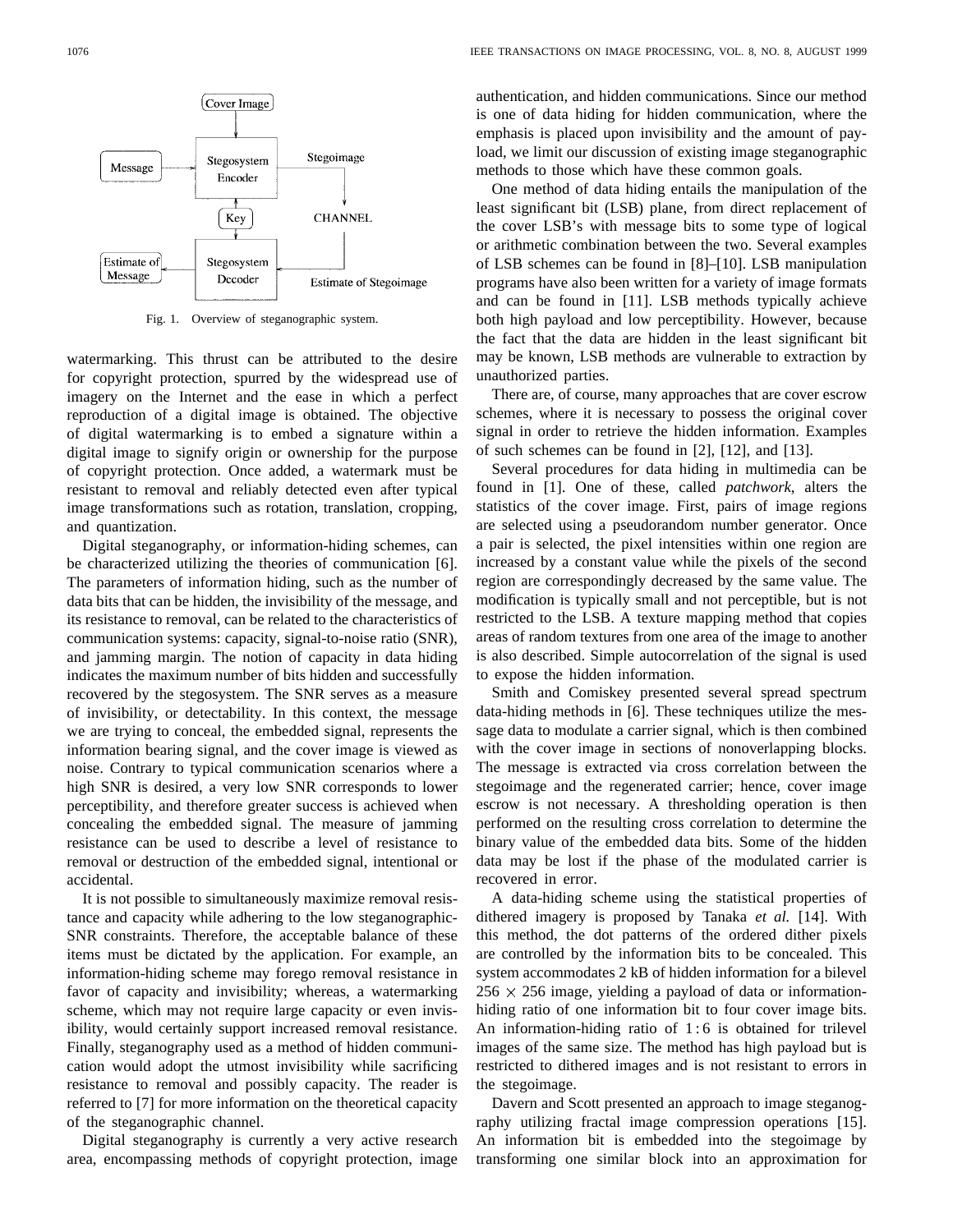another. The data are decoded using a visual key that specifies the position of the range and domain regions containing the message. Unfortunately, the amount of data that can be hidden using the method is small and susceptible to bit errors. Additionally, the search for similar blocks in the encoder, and the decoder comparison process, are both computationally expensive operations.

Recent research performed by Swanson *et al.* [16] utilizes an approach of perceptual masking to exploit characteristics of the human visual system (HVS) for data hiding. Perceptual masking refers to any situation where information in certain regions of an image is occluded by perceptually more prominent information in another part of the scene [17]. This masking is performed in either the spatial or frequency domain using techniques similar to [2] and [6] without cover image escrow.

Our method of *spread spectrum image steganography* (SSIS) is a steganographic communication method that uses digital imagery as a cover signal. It is not to be considered a watermarking method, but rather a data-hiding method that provides the ability to embed a significant amount of information within digital images while avoiding detection by an observer, thereby placing emphasis on the maximization of payload and invisibility. Furthermore, SSIS is a blind scheme where the original image is not needed to extract the hidden information. The proposed recipient need only possess a key to reveal the hidden message; otherwise, the very existence of the hidden information is virtually undetectable.

### III. SSIS

Techniques of error-control coding, image restoration, and those similar to spread spectrum communication are combined within the SSIS system. The fundamental concept is the embedding of the hidden information within noise, which is then added to a digital cover image. This noise is typical of the noise inherent to the image acquisition process and, if kept at low levels, is not perceptible to the human eye or by computer analysis without access to the original image. To successfully decode the message, image restoration techniques and error-control coding are employed. Image restoration is used to obtain an approximate estimate of the original cover image from the stegoimage. This promotes the estimation of the embedded signal that was added to the cover, in addition to allowing SSIS to be a blind steganography scheme. Finally, because the noise is of low power and the restoration process is not perfect, the estimation of the embedded signal is poor, resulting in an embedded signal bit error rate (BER) that is rather high. To compensate, the message signal is processed by a low-rate error-correcting code before embedding. This conglomeration of communication and image processing techniques provides a method of reliable blind image steganography.

The major processes of the stegosystem encoder are portrayed in Fig. 2. Within the system, the message is optionally encrypted with key 1 and then encoded via a low-rate errorcorrecting code, producing the encoded message,  $m$ . The sender enters key 2 into a wideband pseudorandom noise generator, producing a real-valued noise sequence,  $n$ . Sub-



Fig. 3. SSIS decoder.

sequently, the modulation scheme is used to combine the message with the noise sequence, thereby composing the embedded signal,  $s$ , which is then input into an interleaver using key 3. This signal is now added with the cover image  $f$ to produce the stegoimage  $q$ , which is appropriately quantized and clipped to preserve the initial dynamic range of the cover image. The stegoimage is then transmitted in some manner to the recipient. At the receiver the stegoimage is received by the recipient, who maintains the same keys as the sender, uses the stegosystem decoder (shown in Fig. 3) to extract the hidden information. The decoder uses image restoration techniques to produce an estimate of the original cover image,  $\hat{f}$ , from the received stegoimage,  $\hat{g}$ . The difference between  $\hat{g}$  and  $\hat{f}$ is fed into a keyed deinterleaver to construct an estimate of the embedded signal,  $\hat{s}$ . With key 2, the noise sequence,  $n$ , is regenerated, the encoded message is then demodulated, and an estimate of the encoded message,  $\hat{m}$ , is constructed. The estimate of the message is then decoded via the low-rate errorcontrol decoder, optionally decrypted using key 1 and revealed to the recipient.

The interleaver in this scheme, which reorders the embedded signal before it is added to the cover image, serves a dual function. The first is to prevent a group or *burst* of errors. This allows the errors to occur almost independently within a codeword, thus giving the error-correcting code an equal chance at correcting the errors in all codewords. Second, since the interleaver requires a key to stipulate the interleaving algorithm, this key can serve as another level of security to establish the proper order of the embedded signal before decoding.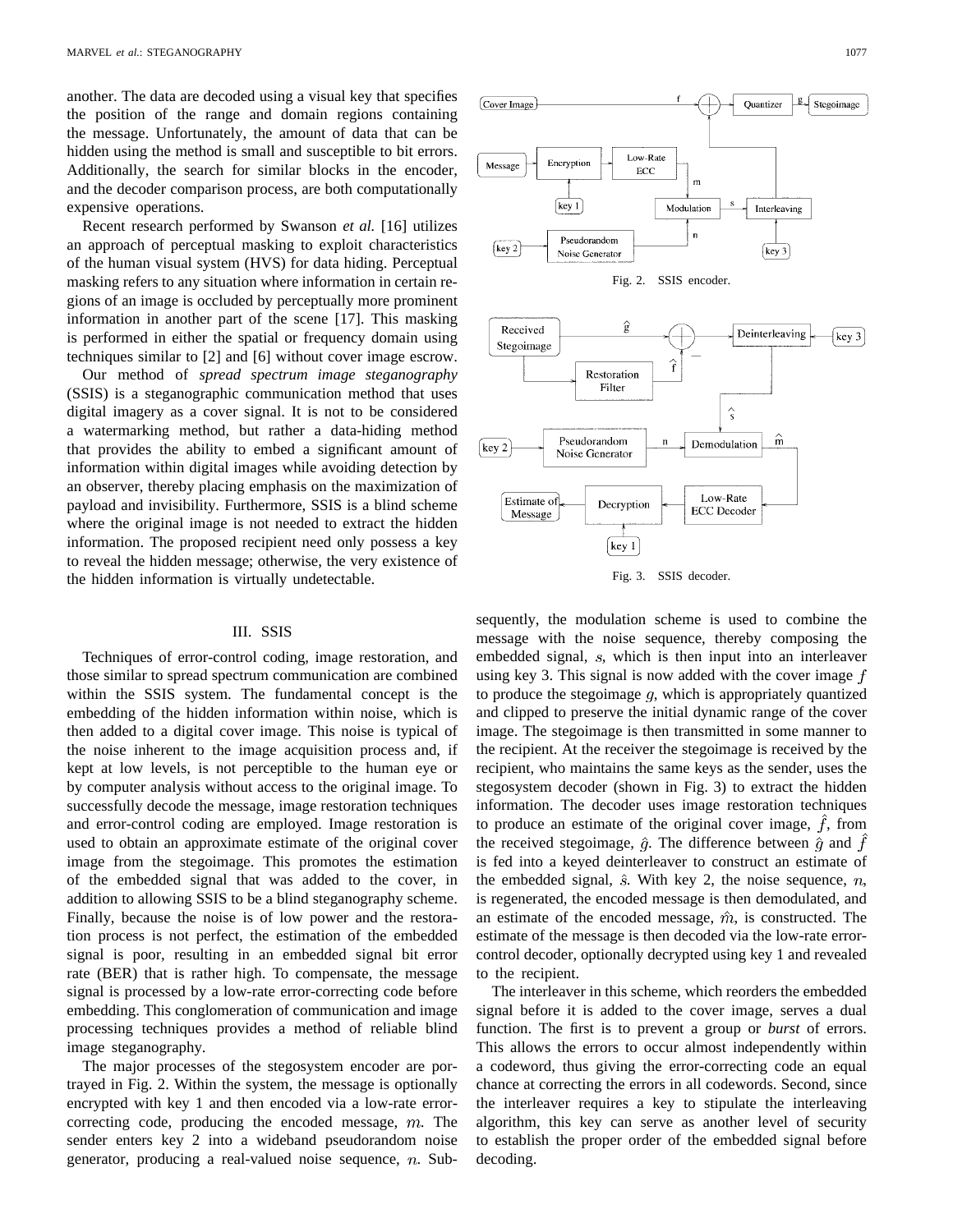

Fig. 4. LAV-25.



Fig. 5. Allison.

SSIS uses inherent noise to hide information within the digital image. Since wideband thermal noise, inherent to imagery of natural scenes captured by photoelectronic systems, can be modeled as additive white Gaussian noise (AWGN) [18], this type of noise is used in the SSIS system. In other types of coherent imaging, the noise can be modeled as speckle noise [18], which is produced by coherent radiation from the microwave to visible regions of the spectrum. We postulate that the concepts of SSIS can be extended to imagery with other noise characteristics than those modeled by AWGN. The additional noise that conceals the hidden message is a natural phenomenon of the image and, therefore, if kept at typical levels, is unsuspecting to the casual observer or computer analysis.

# *A. Spread Spectrum*

Spread spectrum communication describes the process of spreading the bandwidth of a narrowband signal across a wide band of frequencies. This can be accomplished by modulating



Fig. 6. Barbara.



Fig. 7. Ulm.

the narrowband waveform with a wideband waveform, such as white noise. After spreading, the energy of the narrowband signal in any one frequency band is low and therefore difficult to detect. SSIS uses a variation of this technique to embed a message, typically a binary signal, within samples of a low-power white Gaussian noise sequence consisting of real numbers. The resulting signal, which is perceived as noise, is then combined with the cover image to produce the stegoimage. Since the power of the embedded signal is much lower than the power of the cover image, the SNR is low, indicating low perceptibility and low probability of detection by an observer. Subsequently, if embedded signal power is much less than the power of the image, an observer should be unable to visually distinguish the original image from the stegoimage. Additionally, since the message is encoded using a low-rate error-correcting code, the encoding has a similar spreading effect because a few message bits are spread among the many output bits of the error-correcting encoder.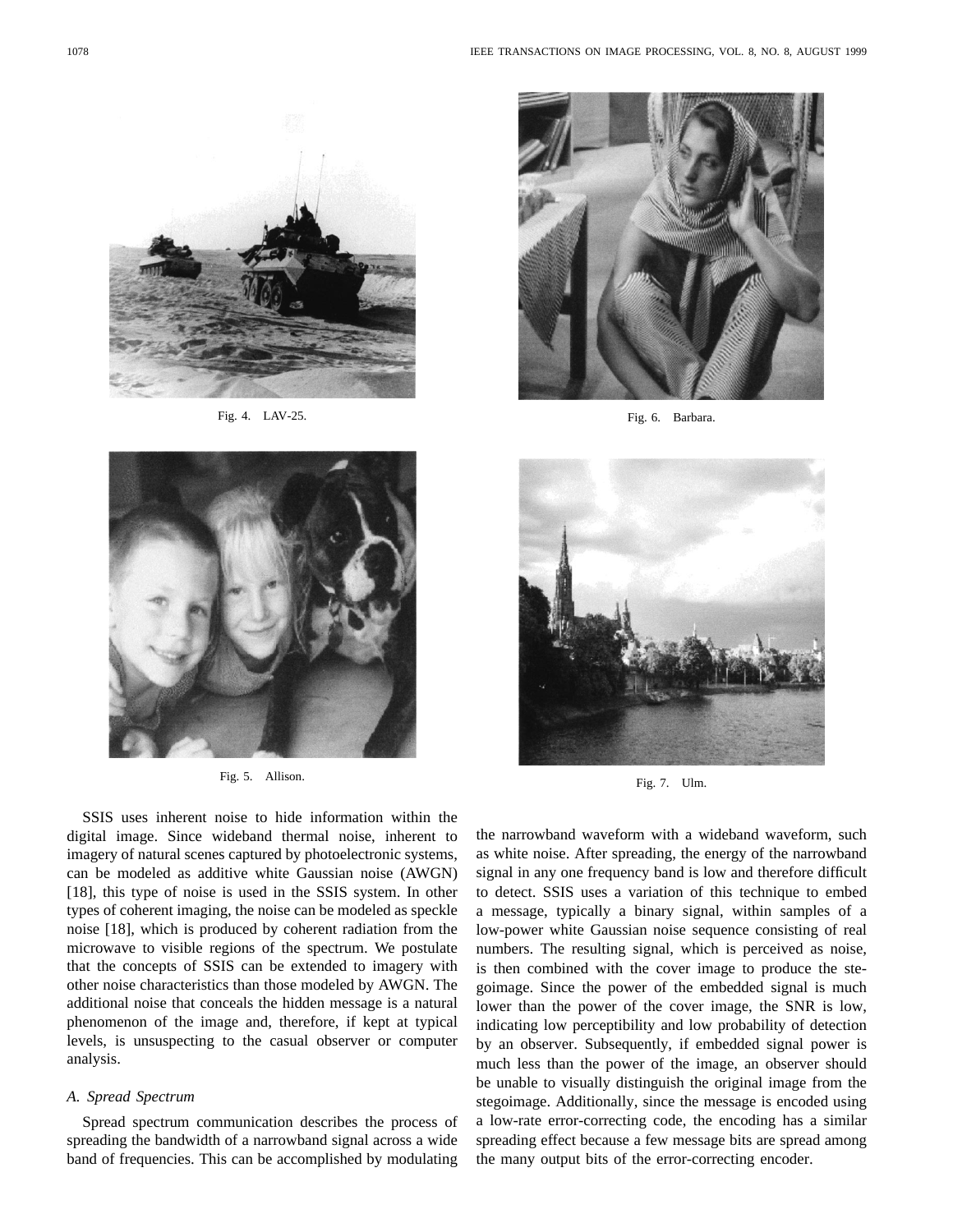

Fig. 8. Eiger.

To construct the embedded signal, we incorporate the concept of a stored reference spread spectrum communications system [19]. The stored reference principle requires independent generation of identical pseudorandom wideband waveforms at both the transmitter and receiver. This can easily be accomplished by a private or public key [20] and identical pseudorandom number generators. In addition, the pseudorandom number generators can be cryptographically secure.

First, we describe a simple sign modulation scheme to provide an example of our spread spectrum process. This method is similar to the technique used in [21]. Assume that the message signal, m, is a bilevel signal consisting of  $-1$ ,  $+1$ and the spreading sequence,  $n$ , is a sequence of real numbers that have a normal distribution with zero mean and some variance,  $N$ . The two signals are modulated, or multiplied as in (1), resulting in a sequence of real numbers. In this simple example, the sign of each noise sample is changed corresponding to the value of the message bit to be embedded. The white Gaussian characteristics of the signal is preserved. The decoding process is also elementary. The sequence  $n$  is replicated at the receiver, and the sign of this sequence is compared to the sign of the received embedded sequence,  $\hat{s}$ , to recover an estimated value of the message signal,  $\hat{m}$ , as shown in (2).

$$
s = m * n \tag{1}
$$

$$
\text{sign}\left(\frac{\hat{s}}{n}\right) = \hat{m}.\tag{2}
$$

Although this very simple system meets the necessary requirements of producing a Gaussian sequence regardless of the message signal values, a major deficiency lies within the detection of this signal in the presence of noise. This noise usually results from poor embedded signal estimation but also can be contributed by the channel during transmission. Since only the variation of the sign of embedded signal samples indicates the message, a majority of the values occur in the vicinity of zero. Moreover, the distance between  $s$  when

TABLE I SSIS IMAGE RESTORATION FILTER PERFORMANCE

| Image Restoration         | MSE.     | Embedded Signal BER |
|---------------------------|----------|---------------------|
| Mean Filter               | 43.7179  | 0.1910              |
| Alpha-Trimmed Mean Filter | -36.4321 | $-0.1892$           |
| Median Filter             | 23,5004  | 0.2083              |
| Adaptive Wiener Filter    | 10.6198  | 0.2543              |

 $m = -1$  and s when  $m = 1$  is typically small, leading to the problematic detection of  $m$ .

Therefore, in order to improve detection performance, a nonlinear modulation scheme was developed for SSIS. This modulation technique provides an increase in the minimum Euclidean distance between the possible modulated values, thereby enabling an improved estimate of the embedded signal. For this modulation technique, a random sequence,  $u$ , that is uniformly distributed between (0, 1) is generated. A second sequence is generated by applying the nonlinear transformation of (3) to  $u$ , which produces  $u'$ , another uniform random sequence. The transformation of (3) maximizes the minimum distance between  $u$  and  $u'$ . The embedded signal value,  $s_i$ , is then formed by selecting from  $u_i$  or  $u'_i$ , arbitrated by the message bit and then transformed to a Gaussian random value, as shown in (4), where  $\Phi^{-1}$  represents the inverse cumulative distribution function for a standard Gaussian random variable.

$$
u'_{i} = \begin{cases} u_{i} + 0.5 & 0 \le u_{i} < 0.5 \\ u_{i} - 0.5 & 0.5 \le u_{i} \le 1 \end{cases}
$$
 (3)

$$
s_i = \begin{cases} \Phi^{-1}(u_i) & m_i = -1 \\ \Phi^{-1}(u'_i) & m_i = 1. \end{cases}
$$
 (4)

To adjust the power of the embedded signal, a scale factor is applied to  $s$ . The signal is then added to the cover image, which is subsequently quantized and clipped to result in the stegoimage. The scale factor is selected based on human perception and the value to the embedded signal BER. Although an intruder may be aware of the general strategy of the system, the key necessary to generate  $n$  is unknown and may thereby prevent decoding of the message. In addition, without the appropriate keys, the modulated signal is statistically indistinguishable from white Gaussian noise.

## *B. Image Restoration*

At the receiver, the embedded signal must be extracted from the received stegoimage in order to be decoded. To do this, image restoration techniques, which filter much of the lowpower embedded signal from the stegoimage, are implemented within the system to obtain an estimate of the original cover image. By subsequently subtracting the restored image from the received stegoimage, an estimate of the embedded signal is acquired. Using image restoration with SSIS eliminates the need for the recipient to possess a copy of the cover image.

Since the pixels of a digital image are locally correlated in natural scenes, filtering operations can be used to restore the original image. The challenge of embedded signal estimation can now be viewed as image restoration whose objective is to eliminate additive random noise in the received stegoimage. The restored image can be obtained with a variety of image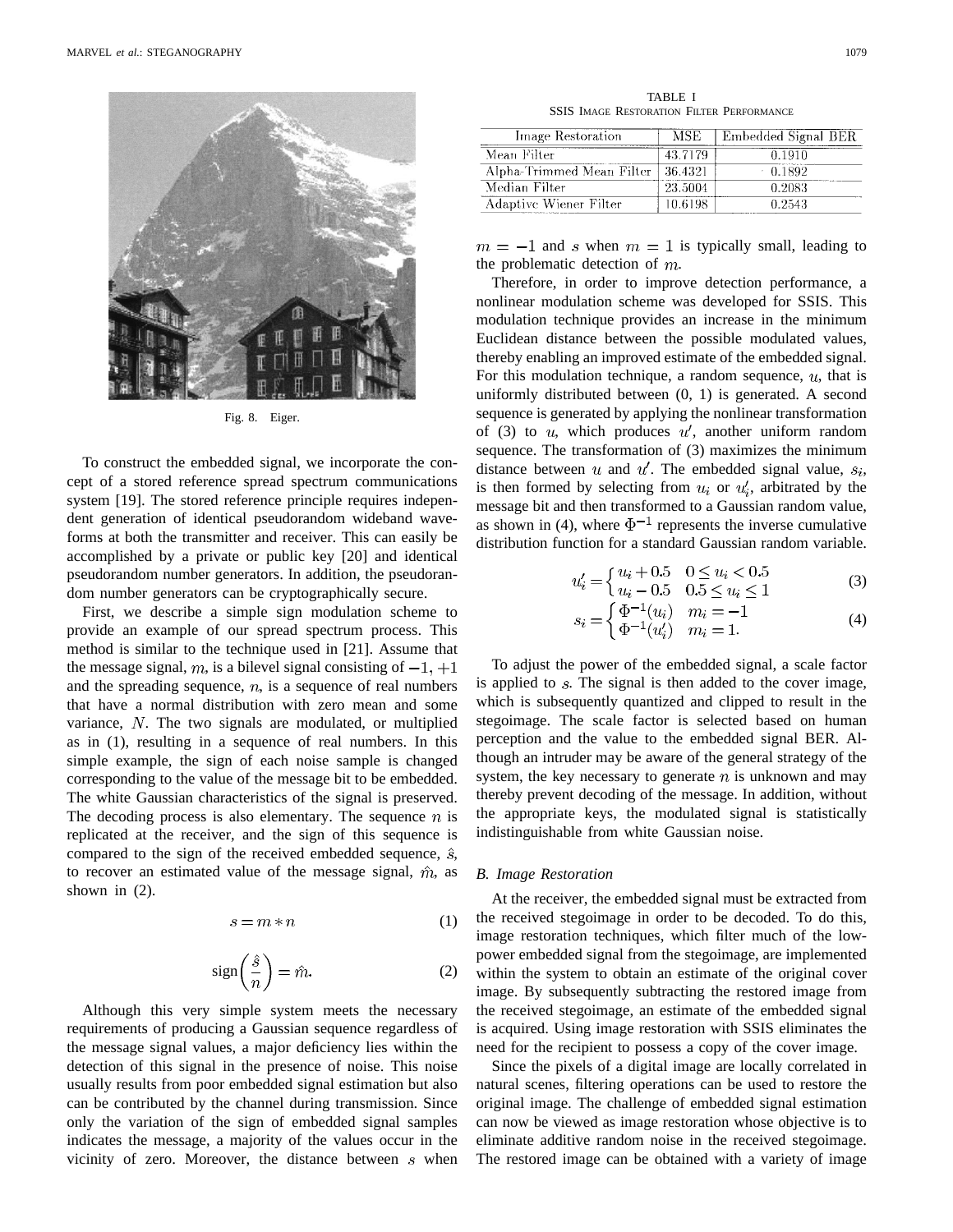processing filters, such as mean or median filters, or wavelet shrinkage techniques.

The performance of several restoration filters was evaluated within the SSIS system. It would seem reasonable that the best-performing filter in this context would be the one which provides the lowest overall mean-squared error (MSE) between the filtered image and the original cover image, thus providing a restored image that was much like the original cover image in a mean-squared sense. However, through experimentation we found that the filter that performed best within SSIS, by providing the lowest BER out of the decoder, was not the same filter that provided the lowest MSE.

To cite a brief example, Table I exhibits the MSE and resulting embedded signal BER  $\hat{s}$  (the BER before the errorcorrecting decoder), for a sampling of the filters tested using the Lena image as a cover with a stegosignal power of 20. As is evident, the filter that produces a restored image with the lowest MSE is the adaptive Wiener filter implemented using Lee's algorithm [22]. However, this filter does not provide the lowest embedded signal BER. Through experimentation, it was determined that the alpha-trimmed mean filter presented in [23] provided lower embedded signal BER. Upon further investigation, it was determined that although the errors between the original image and the Wiener filtered image were small, they were very frequent in number and the errors encountered using the alpha-trimmed mean filter, although much larger in magnitude, were less numerous. Therefore, the alpha-trimmed mean filter provided better overall detection of the estimated embedded signal,  $\hat{s}$ .

The particular implementation of the alpha-trimmed mean filter used here is an order statistics filter of length  $N$  operating on sequence  $\{x_j : j = k - M, \dots, k, \dots, k + M\}$  for N odd given by

$$
y_k = \frac{1}{N - 2l} \sum_{i=l}^{N-l} x_{(i)}^k
$$
 (5)

where  $x_{(i)}^k$  is formed from the elements of  $x_j$  arranged in increasing order:

$$
x_{(1)}^k \le x_{(2)}^k \le \dots \le x_{(N)}^k. \tag{6}
$$

The overall parameter selection for our implementation was determined to be the alpha-trimmed filter with  $N = 9$  using 3  $\times$  3 pixel window with  $l = 1$ . Therefore, this filter estimates the center pixel by "trimming" the minimum and maximum values within the window and subsequently taking the mean of the remaining pixels.

Once obtained from the image restoration,  $\hat{s}$  is then compared with an identical copy of the pseudorandom wideband waveform used at the encoder,  $n$ . The generation of the identical pseudorandom wideband waveforms is accomplished by the possession of a common key, which is used as a seed for duplicate random number generators. Synchronization of these waveforms is trivial in this system because the beginning of the stegoimage is easily identified.



Fig. 9. LAV-25 Stegoimage.

# *C. Error-Control Coding*

Since the image restoration does not result in a perfect copy of the original cover image and the embedded signal is low power, the estimate of the embedded signal is poor. This results in a demodulated message signal that may have a substantial number of bit errors, indicated by a high embedded signal BER (typically greater than 0.15 BER). Therefore, to allow for the suboptimal performance of the signal estimation process, we have incorporated the use of low-rate error-control codes to correct the large number of bit errors.

Any error-correcting code that is capable of correcting the high signal estimation BER can be used within SSIS. For SSIS proof-of-concept, binary expansions of Reed–Solomon codes with a decoder based on a simple idea of Bossert and Hergert [25] using low-weight parity checks were used for error correction. This has now been extended to convolutional codes [26] using the Viterbi algorithm. The use of error correction by SSIS compensates for the suboptimal estimation of the embedded signal, in addition to combating distortion, which may be encountered during transmission of the stegoimage.

At the encoder, the entire decoding process can be simulated, thus permitting selection of the proper error-correcting code for the chosen cover image and embedded signal strength. This allows the assurance that the hidden message can be recovered, with high probability and error free when the transmission channel is noiseless. When the transmission channel is expected to be noisy, it is possible that an appropriate errorcorrecting code may be selected to correct for the additional errors caused by the channel. Similarly, the error correction may be able to compensate for the errors generated by the use of low levels of compression applied to the stegoimage.

## IV. SSIS PERFORMANCE

Five images with different characteristics are used to demonstrate the performance of SSIS. The original  $256 \times 256$ images (containing 64 kB) appear in Figs. 4–8 and are entitled LAV-25, Allison, Barbara, Ulm, and Eiger, respectively. To maximize payload, we presume the hidden message will be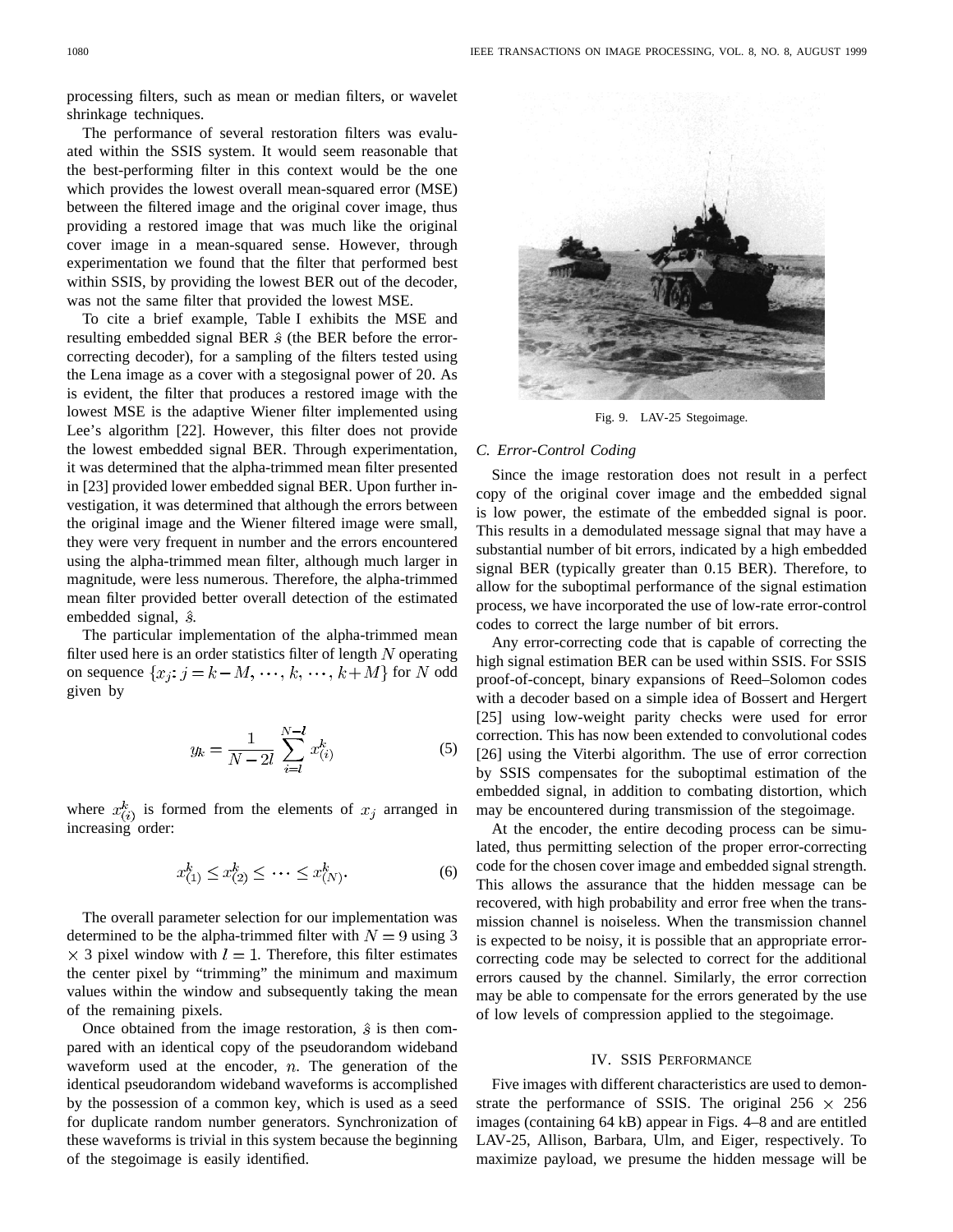| Image    | Stegosignal | Steganographic | Embedded Signal | ECC.   | Message | Payload                     |
|----------|-------------|----------------|-----------------|--------|---------|-----------------------------|
|          | Power       | SNR.           | BER.            | Rate   | BER.    | $\left( \text{bpp} \right)$ |
| $LAV-25$ | 30          | $-22.9595$     | 0.2100          | 176    |         | 0.1667                      |
| Allison  | 40          | $-19.0858$     | 0.1986          | 76     |         | 0.1667                      |
| Barbara  | 40          | $-17.4665$     | 0.2608          | 35/889 | 0       | 0.0394                      |
| Ulm      | 80          | $-18.3786$     | 0.1515          | l /6   |         | 0.1667                      |
| Eiger    | 50          | $-17.2672$     | 0.2637          | 35/889 |         | 0.0394                      |

TABLE II SSIS PERFORMANCE



Fig. 10. Allison stegoimage.



Fig. 11. Barbara stegoimage.

compressed. Furthermore, we assume that this compression method is intolerant of errors, as is the case with Huffman and arithmetic coding. Consequently, we strive for error-free recovery of the hidden data.

A text message was hidden within each of the images. The amplitude of the embedded signal for each image was selected based on visual considerations and embedded signal BER. Table II displays the amplitude or power of the embedded signal, the steganographic SNR (which is the ratio of embedded signal power to cover image power), the embedded signal BER, the rate of the error-correcting code used, the resulting



Fig. 12. Ulm stegoimage.



Fig. 13. Eiger stegoimage.

message BER after error correction, and payload in bits per pixel (b/pixel). The stegoimages appear in Figs. 9–13.

The embedded signal estimation performs better for the images that have significant smooth areas such as the Ulm and LAV-25 images. This is reflected in the low embedded signal BER and correspondingly the low steganographic SNR. The embedded signal BER permits the use of the rate 1/6 convolutional code, which has a threshold (the level at which the code can typically correct all errors equal to and less than BER) of 0.22 BER. Conversely, images that have regions of high frequency (such as the Barbara and Eiger images) require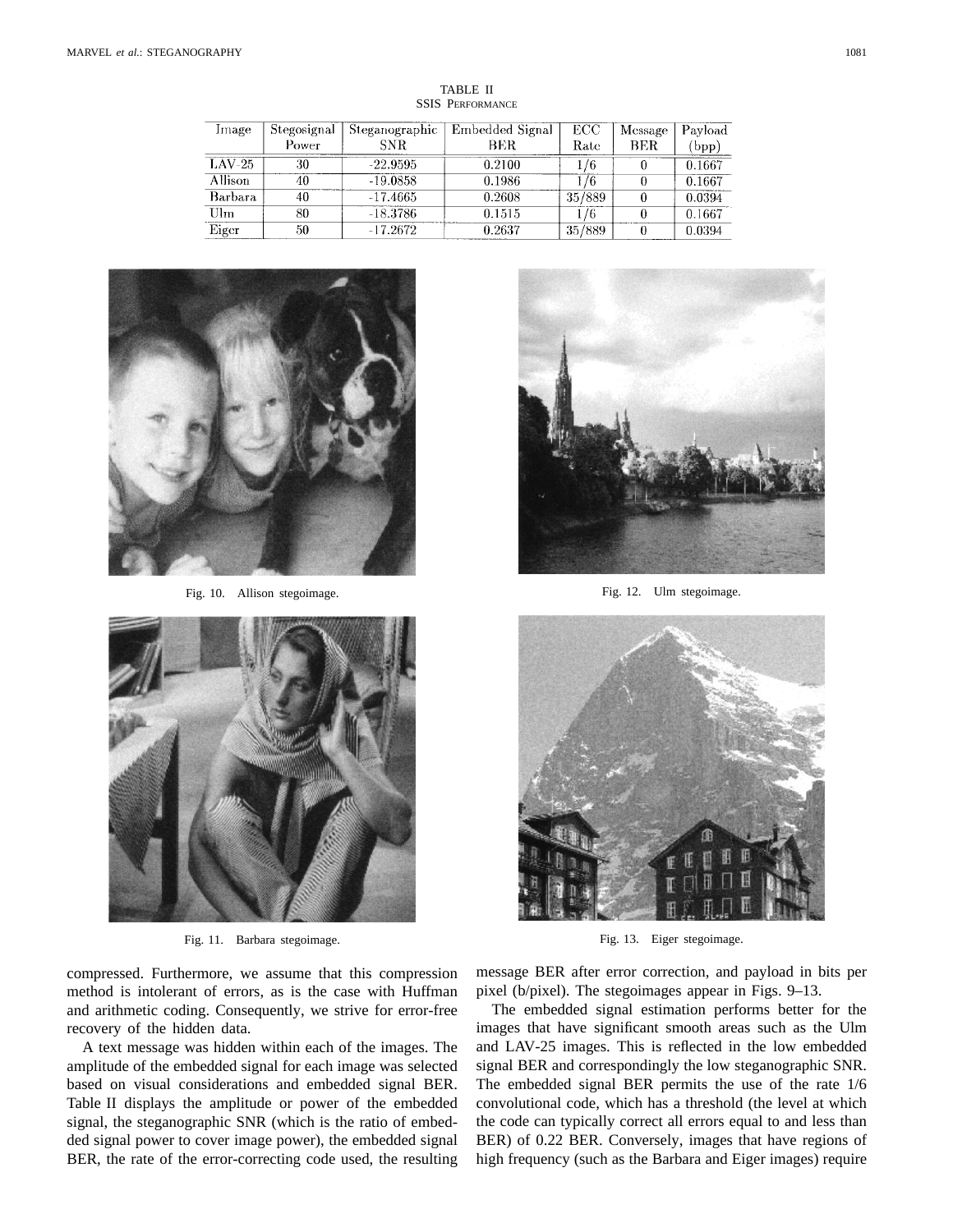

Fig. 14. Ulm stegoimage with added noise.

a stronger embedded signal power, thus providing a lower steganographic SNR that yields a higher embedded signal BER and requiring an error-correcting code that can correct more errors. As we mention previously, any error-correcting code that is capable of correcting the embedded signal BER can be used. If higher rate codes can be used, the payload amount will increase, respectively.

The stegoimages can be made resistant to low levels of additive noise by selecting the proper error-correcting code. To demonstrate, we add white Gaussian noise, which is independent of the embedded signal, to the Ulm stegoimage of Fig. 12. When adding noise with a power of ten to the Ulm stegoimage, the embedded signal BER is increased from 0.1515 to 0.1845, which is still within the acceptable BER range for the particular error-control code used. By increasing the added noise to a power of 20, the embedded signal BER is increased to 0.2108—still within the BER range for this code. This noisy stegoimage is shown in Fig. 14. However, when the additive noise power is increased to 30, the embedded signal BER is 0.2311 and the decoded message BER results increase to 0.010 47. Consequently, a stronger error-control code must be used with this much additive noise for error-free message recovery.

Furthermore, the stegoimage can be made resistant to low levels of compression. Using the same stegoimage, we apply JPEG compression with a  $Q$ -factor of 95, resulting in a 4.43-b/pixel compressed image. Fig. 15 displays this decompressed JPEG image. After decompression at the decoder, the embedded signal BER is  $0.1671$ , which is within the acceptable BER for this particular error-control code. By decreasing the  $Q$ -factor to 90, which results in a 3.30-b/pixel compressed image, the embedded signal BER is increased to 0.2057—remaining within the acceptable threshold for the error-correcting code. When the  $Q$ -factor is decreased to 85, yielding a 2.64-b/pixel compressed image, the resulting embedded signal BER is 0.2583, slightly above the BER threshold for the code. The compressed stegoimage in the present scenario produces a message BER of 0.0686. Furthermore, when the  $Q$ -factor is decreased once more to 80, providing



Fig. 15. Decompressed Ulm stegoimage.

a 2.21-b/pixel compressed image, the embedded signal BER becomes 0.3001, which is beyond the capabilities of this errorcontrol code. In this case, the (2040, 32) binary expansion of the Reed–Solomon code could be used. The threshold of this code is a BER of approximately 0.35.

As an aside, it should be noted that the sender of the stegoimage selects the format in which the stegoimage is transferred to the recipient. Therefore, if a compressed image were necessary, so as not to arouse suspicion from unintended parties, the compression parameters could be chosen in such a way that the embedded signal remains recoverable.

## V. CONCLUSION AND FUTURE WORK

We have presented a novel steganographic methodology that uses error-control coding, image processing, and spread spectrum techniques. This process provides a method for concealing a digital signal within a cover image without increasing the size or dynamic range of the image. Additionally, the original image is not needed to extract the hidden message, and a level of security is provided by the necessity that both sender and receiver possess the same keys. An eavesdropper will be unable to decipher the hidden information without possession of the appropriate keys even though the system methodology may be known. Furthermore, the embedded signal power is insignificant compared to that of the cover image, providing low probability of detection and leaving an observer unaware that the hidden data exist.

The performance of this system has been illustrated by embedding text messages within five images to produce stegoimages. When these stegoimages are decoded, the text messages are completely recoverable. In addition, the system's ability to cope with added noise and compression of the stegoimage has been exhibited.

Future work should include improving the embedded signal estimation process in order to lower the signal estimation BER so that higher rate error-correcting codes may be employed, which will increase the payload of this system. Additionally, more complex error-correction could be implemented and it may be advantageous to have the embedded signal be adaptive.